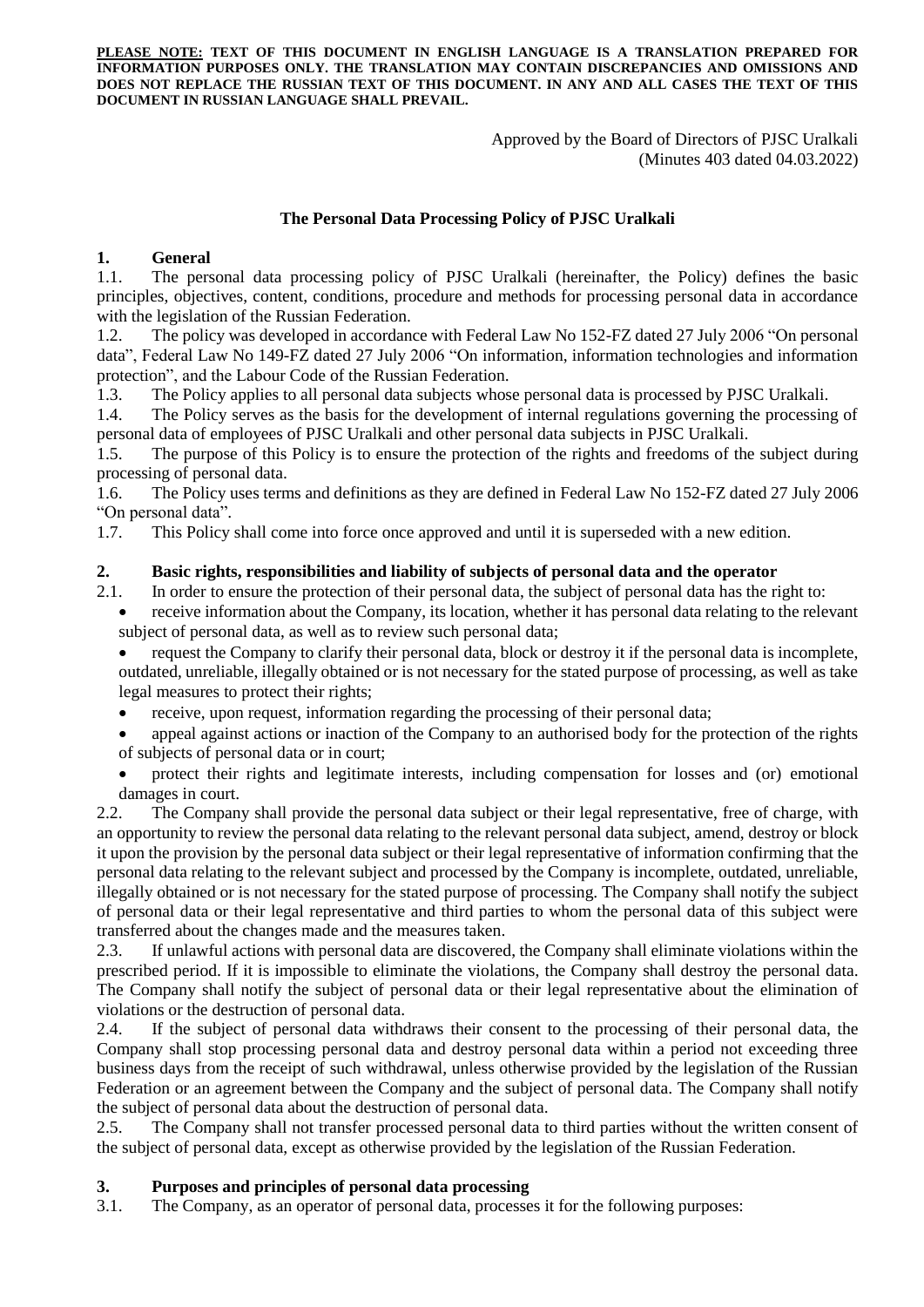Ensure compliance with the Constitution, laws and regulations of the Russian Federation;

 Assist employees in employment, education and career promotion, ensure of personal safety of employees, monitor the quantity and quality of work and ensuring the safety of property;

Implement social programs, healthcare and hotel services;

 Prepare, enter into, execute and terminate agreements by clients and counterparties of the operator (individuals);

- Control of access at the Company's facilities and provide access to the Company's information systems;
- Protect life, health or other vital interests of personal data subjects;
- Calculate and pay wages;

 Submit statutory employer reporting in respect of individuals, including personalised accounting information to the Pension Fund, information about the income of individuals to the Federal Tax Service, Social Insurance Fund, employment centres, Federal Migration Service, Penitentiary Inspectorate, Bailiff Service, courts, justices of the peace, the prosecutor's office, the police, the Treasury, and regional administrations;

- Provide voluntary medical insurance;
- Provide financial assistance;
- Manage business trips;
- Develop a talent pool;
- Participate in sports events;
- Provide information support;
- For other lawful purposes.
- 3.2. The principles of personal data processing in the Company are:
	- legality of the purposes and methods of processing personal data;

 compliance of the purposes of personal data processing with the purposes determined and declared during the collection of personal data;

 compliance of the volume and nature of the processed personal data, methods of processing personal data with the purposes of processing personal data;

 the accuracy of the personal data being processed, its sufficiency, and, if necessary, relevance in relation to the purposes of processing, prohibition of processing personal data in the Company in excess of the purposes stated when collecting personal data;

 prohibition of consolidation of databases containing personal data, the processing of which is carried out for incompatible purposes;

 implementation of comprehensive organisational and technical measures to protect personal data to avoid access to it by unauthorised persons.

# **4. Legal grounds for the processing of personal data**

The legal grounds for the processing of personal data in the Company are as follows:

- The Constitution of the Russian Federation
- The Civil Code of the Russian Federation,
- The Tax Code of the Russian Federation.
- The Labour Code of the Russian Federation,
- Agreements between the operator and personal data subjects;
- Consents to the processing of personal data;

 Federal Law dated 1 April 1996 No 27-FZ "On individual (personalised) accounting in the system of compulsory pension insurance",

 Other federal laws, standards, external and internal regulations directly related to activities of the Company.

# **5. Scope and categories of processed personal data, categories of personal data subjects**

5.1. The content, categories, volume and list of processed personal data are defined in the Company's internal regulatory documents in accordance with the legislation of the Russian Federation and taking into account the purposes of processing specified in Section 3 of the Policy.

5.2. The Company processes personal data of the following categories of personal data subjects:

1) employees of the operator, employees who terminated their employment relationship with the operator, candidates for vacant positions, relatives of employees (as part of a personal record card in Form T.2);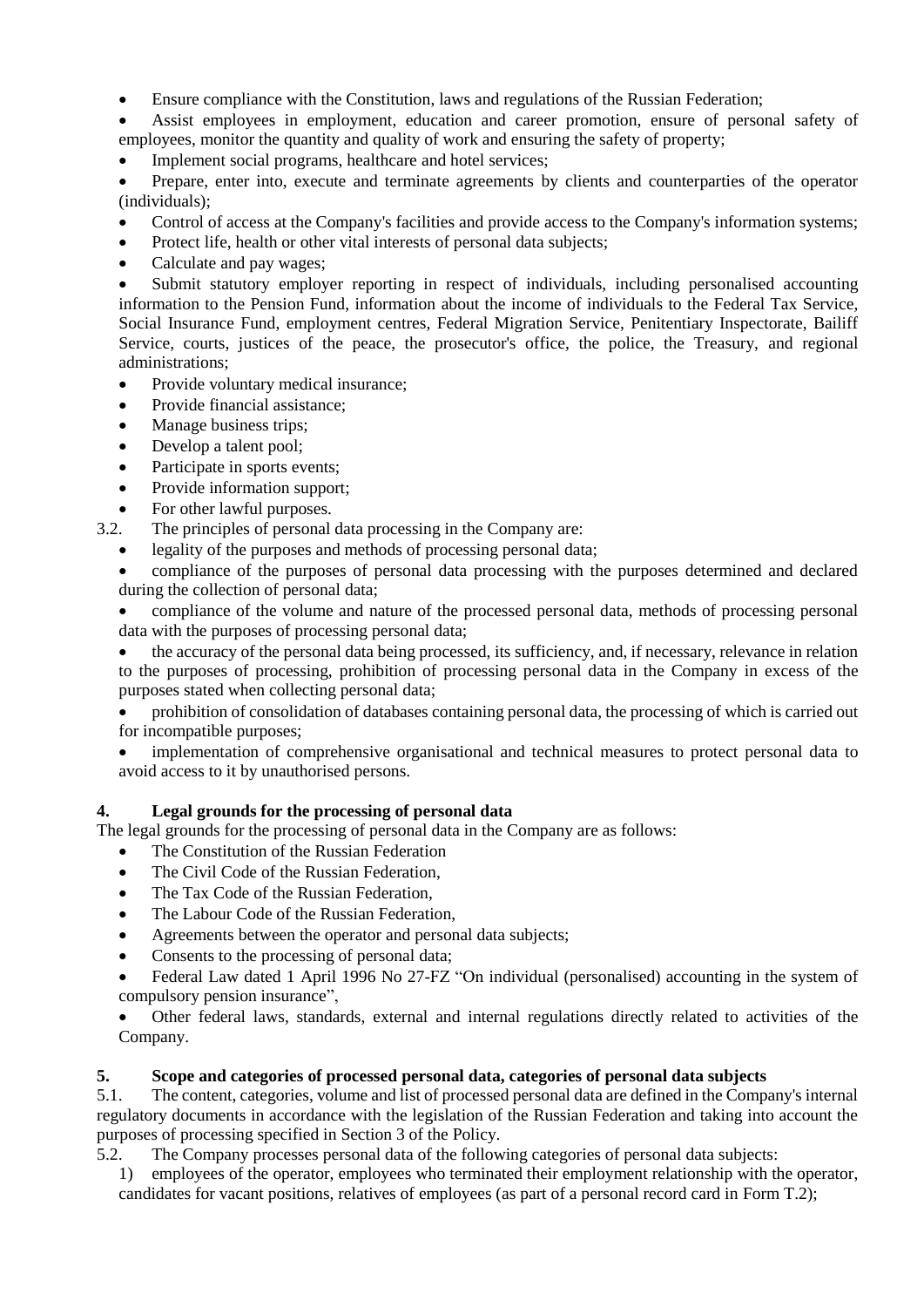- 2) clients and contractors of the operator (individuals);
- 3) representatives/employees of clients and contractors of the operator (legal entities);
- 4) visitors and visitors of the corporate website;
- 5) employees of subsidiaries;

6) other subjects of personal data (to ensure implementation of the goals specified in Section 3 of this Policy).

5.3. Processing of special categories of personal data of subjects relating to their race, nationality, political views, religious or philosophical beliefs and private life is not performed.

## **6. Procedure and conditions for processing personal data**

6.1. The Company processes the personal data including its collection, recording, systematization, accumulation, storage, clarification (updating, changing), extraction, use, transfer (distribution, provision, access), depersonalisation, blocking, deletion and destruction.

6.2. Processing of personal data of employees of the Company and other persons is carried out with the consent of the subject of personal data to the processing of his personal data.

6.3. The processing of personal data of employees of the Company and other persons may be carried out without the consent of the subject of personal data for processing in accordance with Article 6 of Federal Law No 152-FZ "On personal data".

6.4. When making decisions affecting the interests of the subject of personal data, the Company does not have the right to rely on personal data obtained solely as a result of its automated processing or electronic receipt. 6.5. The collection of personal data of subjects is carried out during recruiting (assisting employment), formalising labour and contractual relations, providing access to third-party visitors to the Company's facilities.

6.6. Personal data is provided by the subjects personally. The list of processed personal data and information systems is defined and fixed in accordance with internal regulatory documents of the Company.

6.7. When collecting personal data, the Company's employees who collect (receive) personal data directly from the persons specified in Item 6.2 of this Policy explain the legal consequences of refusing to provide personal data if the provision of personal data is mandatory in accordance with the law.

6.8. The processing of personal data in the Company is carried out in the following ways:

- non-automated processing of personal data;
- automated processing of personal data with or without transmission of the received information via information and telecommunication networks;
- combined processing of personal data.

6.9. The security of personal data during its processing in the information system of personal data of PJSC Uralkali is ensured in accordance with the requirements of the Federal Law "On personal data", Decree of the Government of the Russian Federation dated 1 November 2012 No 1119 "On approval of the requirements to the protection of personal data during its processing in information personal data systems" and other laws and regulations of the Russian Federation.

6.10. The Company transfers personal data necessary for the exercise of the powers of federal executive bodies, state extra-budgetary funds, regional state executive bodies, local authorities, bodies of inquiry and investigation, and other authorised bodies on the grounds provided for by the current legislation of the Russian Federation.

6.11. The Company processes data received from www.uralkali.com in accordance with the "Regulations on use" and the "Procedure for the use of personal data" sections on www.uralkali.com.

6.12. The Company ensures confidentiality of personal data of personal data subjects in accordance with Article 7 of Federal Law No 152-FZ "On personal data".

6.13. The Company implements legal, organisational and technical measures to ensure the security of personal data, including:

appoints a person responsible for organising the processing of personal data in the Company;

 issues documents defining the operator's policy regarding the processing of personal data, internal regulations on the processing of personal data, as well as internal regulations establishing procedures aimed at preventing and detecting violations of the legislation of the Russian Federation, eliminating the consequences of such violations;

 conducts internal control and audit of compliance of personal data processing with federal laws and adopted regulatory legal acts, requirements to the protection of personal data, the Company's policy regarding the processing of personal data, internal regulations of the Company;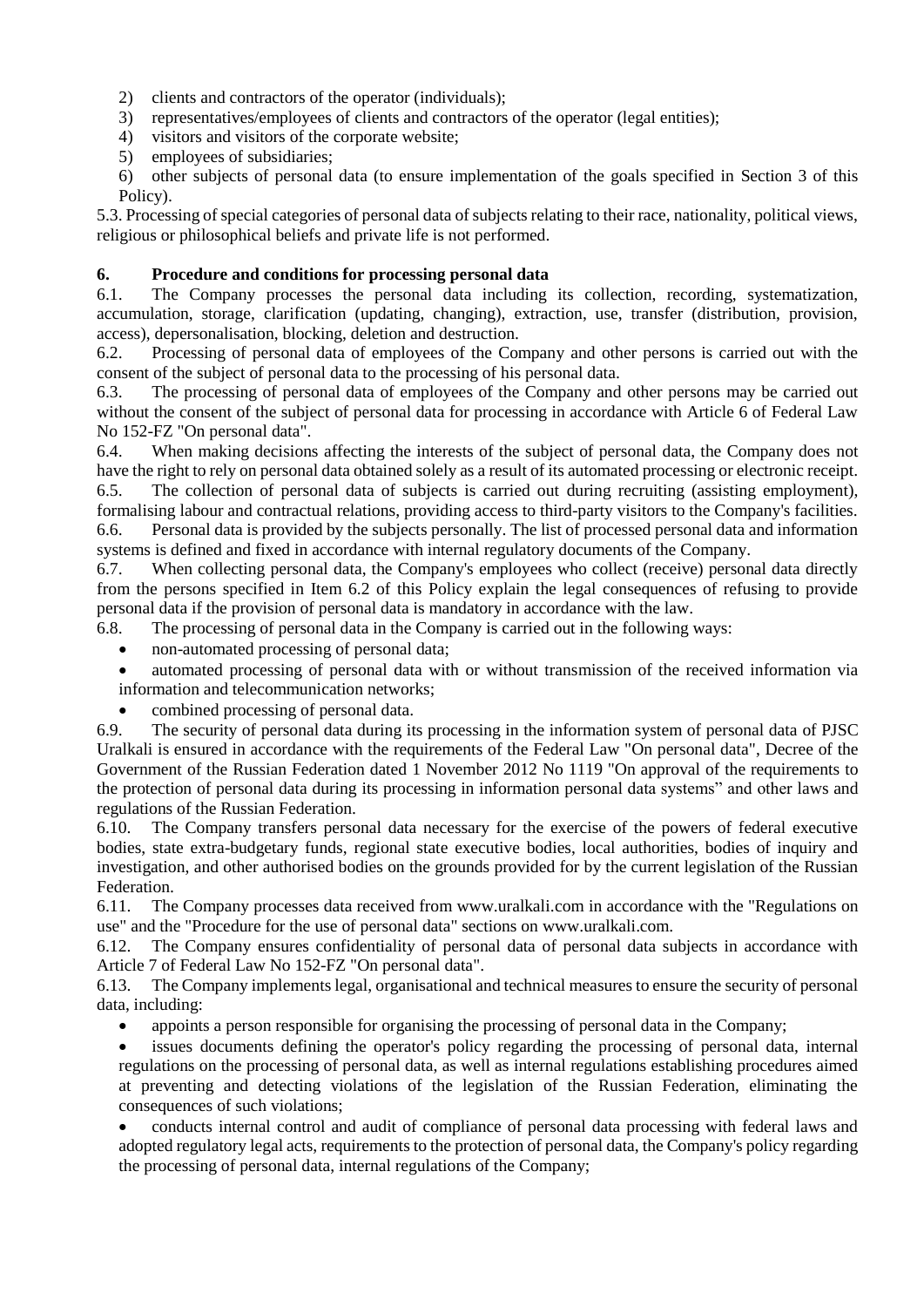assesses the harm that may be caused to personal data subjects in the event of a violation of this federal law, the ratio between the harm and the measures taken by the operator aimed at ensuring the fulfilment of the obligations provided for by this federal law;

 familiarises employees of the Company directly involved in the processing of personal data with the provisions of the legislation of the Russian Federation on personal data, including the requirements to the protection of personal data, documents defining the Company's policy regarding the processing of personal data, internal regulations on the processing of personal data, and training of these employees;

 determines threats to the security of personal data during its processing in information systems of personal data;

 applies information security tools, including those that passed the conformity assessment procedure in accordance with the established procedure;

keeps records of machine carriers of personal data;

 establishes the rules for access to personal data processed in the personal data information system, and also ensures registration and accounting of all actions performed with personal data in the personal data information system;

 exercises control over the measures taken to ensure the security of personal data and the level of security of personal data information systems;

carries out other measures provided for by the legislation of the Russian Federation on personal data.

6.14. The terms of processing, storage of personal data of the persons specified in Item 6.2 of the Policy are determined by the internal regulatory documents of the Company.

6.15. The storage of personal data during automated processing is carried out in the Company's databases located in Russia.

6.16. The storage of personal data during processing without the use of automation tools is carried out subject to conditions that ensure the safety of personal data and exclude unauthorised access to it.

## **7. Update, correction, deletion and destruction of personal data**

7.1. The processed personal data is subject to updating, correction, deletion or destruction in cases of confirmation of the fact of inaccuracy of personal data or illegality of its processing.

7.2. The processed personal data is subject to destruction or depersonalisation upon achievement of the purposes of processing or in case of loss of the need to achieve these purposes, unless otherwise provided by Federal Law dated 27 July 2006 No. 152-FZ "On personal data" or an agreement, and also of the consent to the processing of personal data is withdrawn by the subject of personal data.

7.3. The algorithm for responding to requests from personal data subjects and their representatives, as well as registration of requests, is defined in the internal regulatory documents of the Company.

7.4. Subjects whose personal data is processed by the Company can obtain clarifications on the processing of their personal data by contacting the Company in person or by sending a corresponding written request to the Company's address: 63, Pyatiletki Street, Berezniki, Perm Region.

7.5. In the case of sending an official request to the Company, the request should indicate:

- full name of the subject of personal data or his representative;
- details of the ID document;
- information confirming that the personal data subject has relations with the Company;
- contact details to receive a response from the Company;
- signature of the personal data subject or their representative.

7.6. All actions related to the destruction of personal data carriers are documented in a corresponding report.

### **8. Access to information containing personal data**

8.1. Access to information containing personal data in the Company is permitted to employees of the Company whose job duties include the processing of personal data. The list of positions that are granted the right to access the employee's personal data is determined by an internal regulatory document.

### **9. Final provisions**

9.1. The updating of this Policy in the Company is carried out by the person responsible for organising the processing of personal data of the subjects.

9.2. The person responsible for organising the processing of personal data is appointed by an order of the CEO.